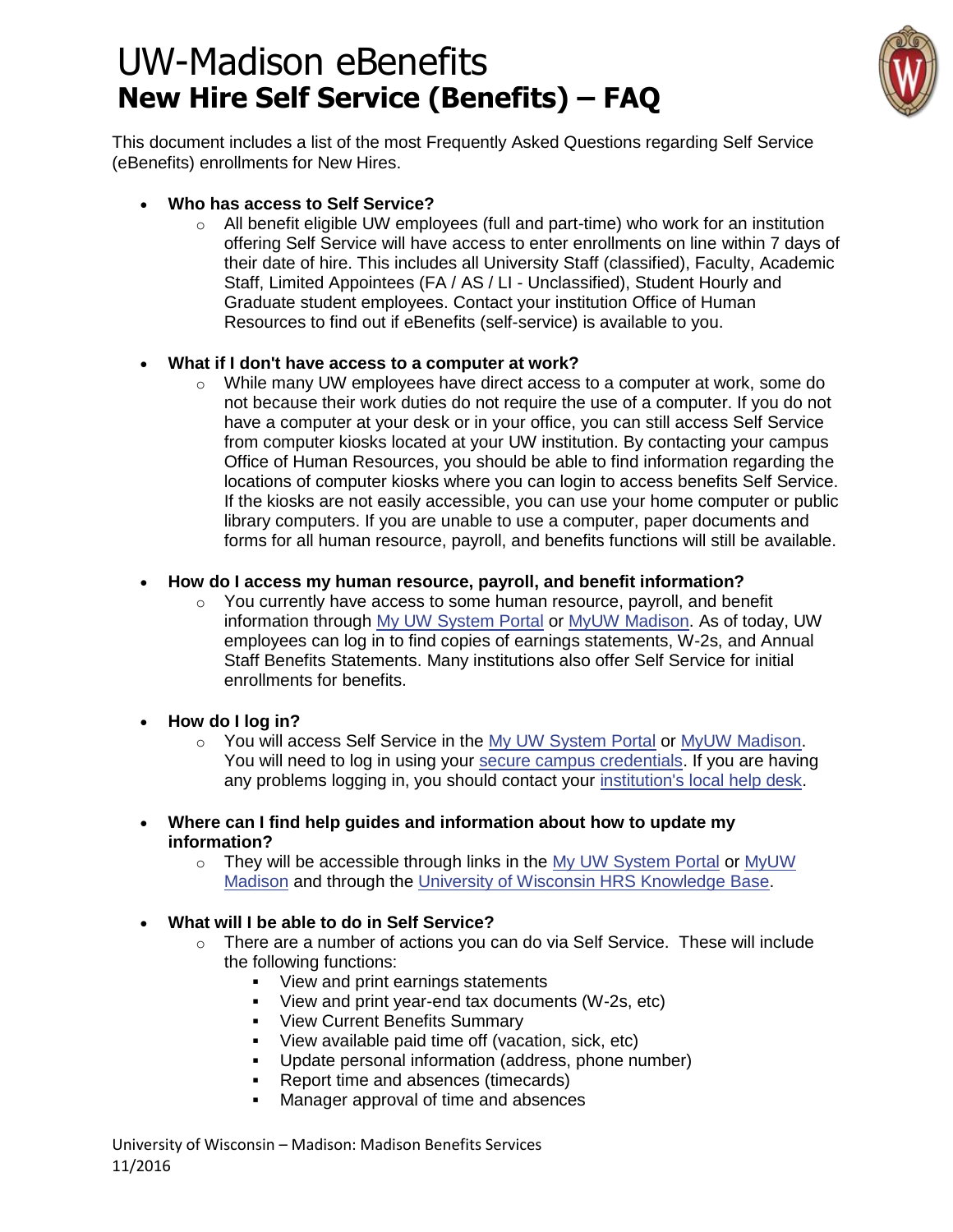# UW-Madison eBenefits **New Hire Self Service (Benefits) – FAQ**



- Update Tax Sheltered Annuity (TSA) deductions (if you are already enrolled)
- $\circ$  Additional functionality is anticipated in the future. Employees will be notified of new options via Self Service as they become available.
- **How do I know I am eligible to enroll in benefits using self service?**
	- $\circ$  You should receive information from your institution Office of Human Resources regarding your ability to make benefits enrollments through Self Service.
	- o You should see a link in your benefits section of your [My UW System](http://my.wisconsin.edu/)  [Portal](http://my.wisconsin.edu/) or [MyUW Madison](https://my.wisc.edu/) that directs you to begin the benefits enrollment process through Self Service.
- **How long do I have to enroll in benefits using self service?**
	- $\circ$  From your date of hire, you have 30 days to enroll in benefits online using Self Service. It is recommended that you complete your benefits enrollment in one sitting.
	- o After your 30-day window elapses, you will be required to complete paper applications and hand those in to your institution Office of Human Resources.
- **What information is available in the [My UW System Portal](http://my.wisconsin.edu/)** or [MyUW Madison](https://my.wisc.edu/)**?**
	- o In the benefits section of your My UW System Portal, you will find your Benefits Summary, listing the benefits plans and coverage levels that you are currently enrolled in.
	- $\circ$  You also have access to your leave information, earnings statements, timekeeping functions (if applicable), and other information regarding your employment with the University of Wisconsin.
- **How do I begin enrolling in benefits using self service?**
	- o Upon logging into your [My UW System Portal](http://my.wisconsin.edu/) or [MyUW Madison](https://my.wisc.edu/) and navigating to the Benefit Information section, you will be presented with a message notifying you of your enrollment opportunity. Clicking on that link will bring you into the HRS system.
	- $\circ$  For assistance in enrolling in benefits through self service, please refer to this Knowledge Base document: BN - [Annual Benefit Enrollment Period Using](https://kb.wisc.edu/hrs/page.php?id=20420)  [eBenefits](https://kb.wisc.edu/hrs/page.php?id=20420) .
- **When can I add my dependents for coverage?**
	- $\circ$  You will have the opportunity to add any dependents to your record after you have clicked into the first benefit plan that you are enrolling in. After choosing a plan and scrolling to the bottom of the screen, you will see an **Add/Review Dependents** button that will allow you to begin the process of adding dependents to your record. It is very important to enter accurate information for dates of birth, gender, and social security number.
		- Remember to enter your dependent's name information using all CAPITAL letters.
		- If you make a mistake when entering the information for your dependent, you will have to contact your institution Benefits Administrator to make those changes on your behalf.